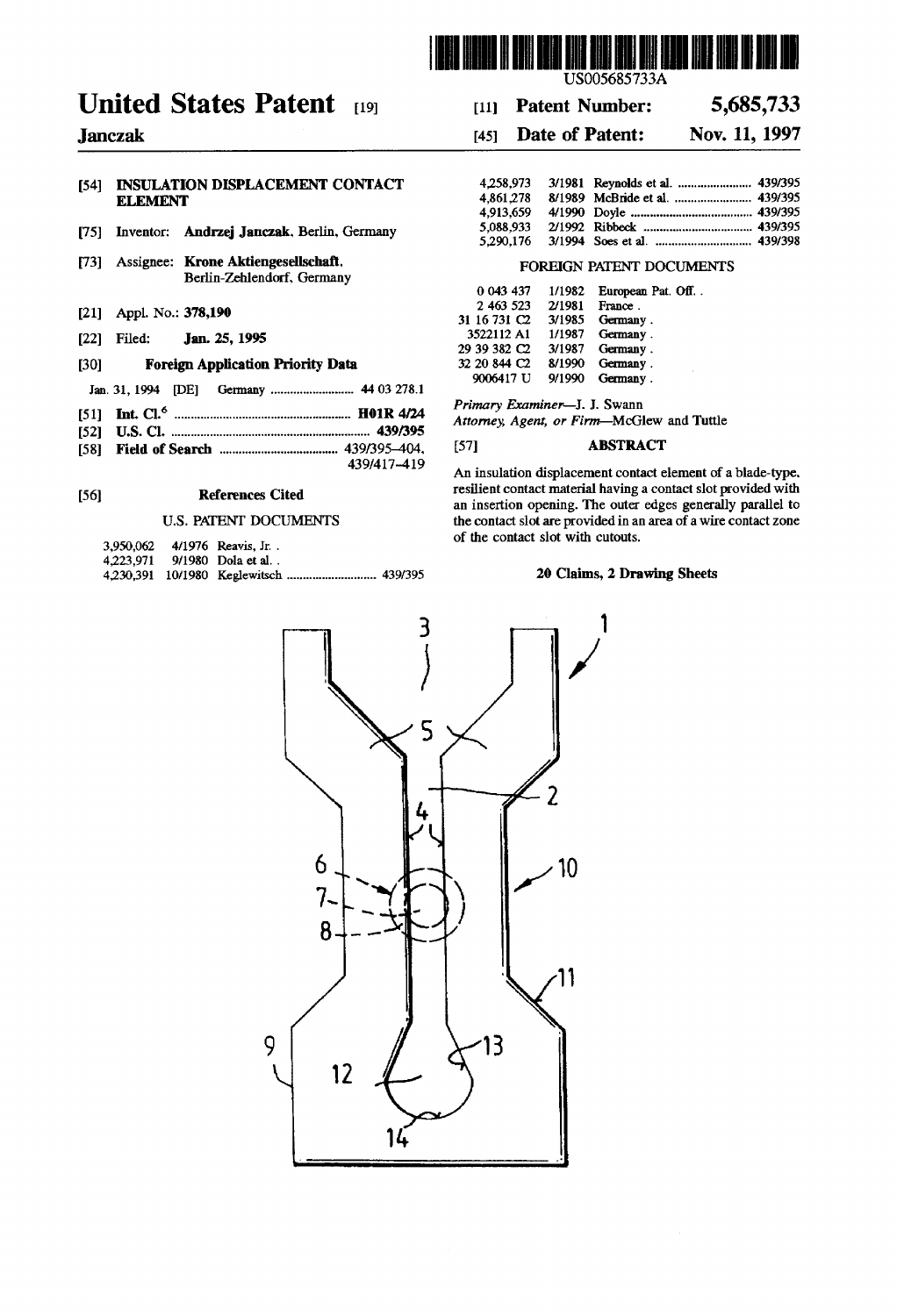



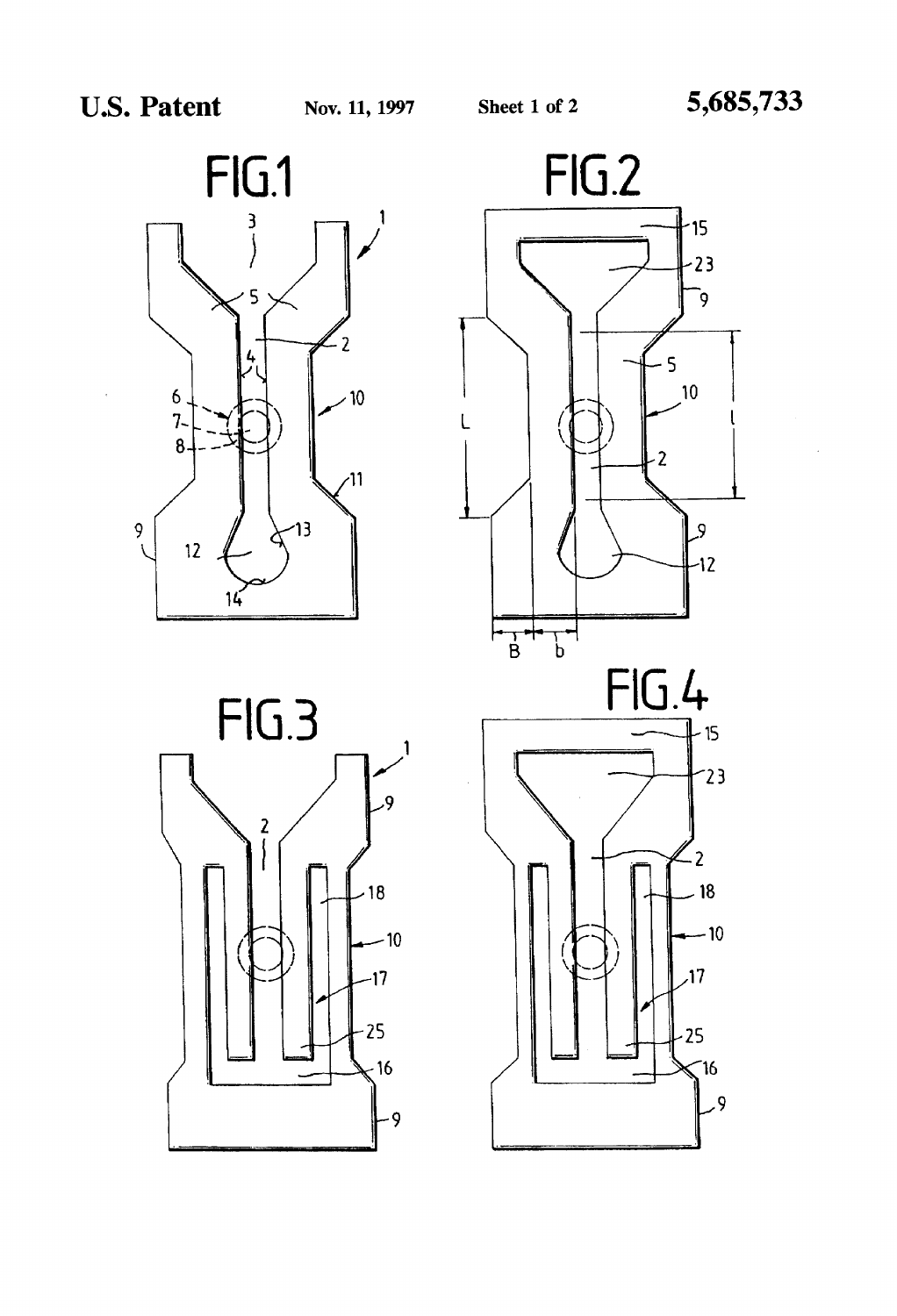$FIG.5$ 







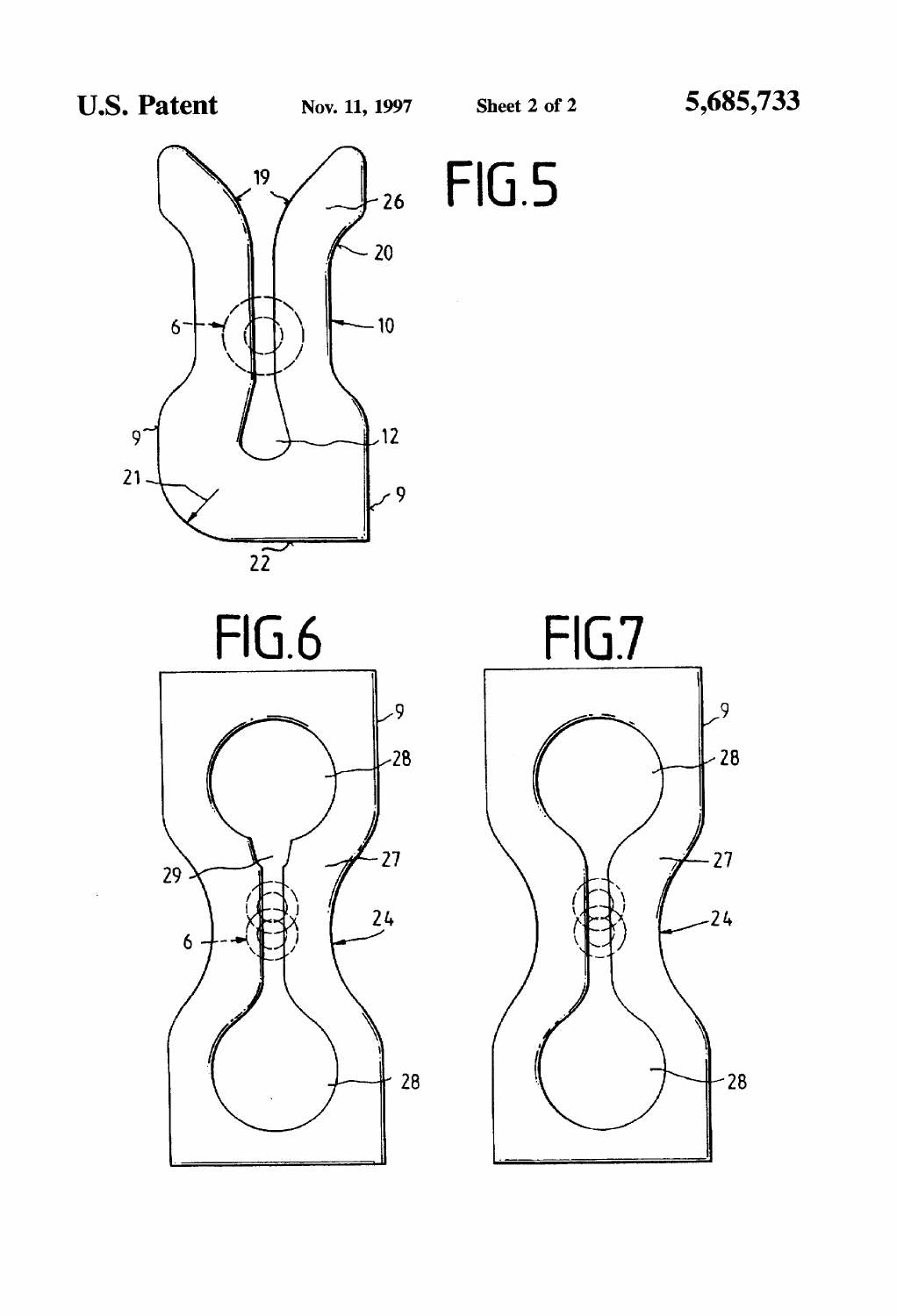# INSULATION DISPLACEMENT CONTACT ELENIENT

### FIELD OF THE INVENTION

The present invention relates to an insulation displace ment contact element of a blade-type. resilient contact material particularly with a contact slot provided with an insertion opening.

# BACKGROUND OF THE INVENTION

An insulation displacement contact element of the type referred to hereinbefore is known in the art from DE 31 16 731 C2. The contact element comprises a plane sheet-metal cut of a blade-type. resilient contact material with parallel 15 outer edges. a punched-out window-type portion with a closed outside border changing over into the parallel outer edges. and a contact slot extending from the punched-out window-type portion and provided with an insertion opening and having inner cutting edges directed towards each 20 other and attached at the inner sides of contact legs formed by a sickle-shaped cut-free portion surrounding the latter. The closed outer border surrounding the punched-out window-type portion is bent off about a bending line extend ing above the insertion opening transversely to the axis 25 direction of the contact slot by 180° to the rear side of the insulation displacement contact element. The border rests planely at the fork legs receiving the sickle-shaped cut-free portion around the contact legs. Due to this design. the prior art insulation displacement contact element is intended to 30 comprise contact legs that yield in several degrees of free dom to the movement or contact in a tolerance compensating and clamping manner the metal conductors of the line wires to be clamped. Bending center areas are formed at the end of the clamping contact legs directed 35 ing. towards the insertion opening. At the opposed end of the fork legs. about the bending center zones. a spring-elastic pivoting being intended.

Disadvantageous. herein. in spite of the bending center zones, is the relatively large rigidity of the insulations <sup>40</sup> displacement contact element. This is due to the double walls formed by the closed outer border bent by 180° about the rear side of the insulation displacement contact element and surrounding the punched-out window-type portion.

## SUMMARY AND OBJECTS OF THE INVENTION

It is therefore the object of the invention to further improve the spring properties of the insulation displacement 50 contact element of the type referred to hereinbefore.

According to the invention. an insulation displacement contact element of a blade-type is provided. formed of resilient contact material. The contact element has a contact slot provided with an insertion opening. The outer edges  $55 \mod 2$  relative to the first embodiment; generally parallel to the contact slot are provided in the area of the wire contact zone of the contact slot with cutouts.<br>With this construction, better spring properties with the same constructional size of the insulation displacement contact element according to the invention relative to the prior art insulation displacement contact element are achieved. Further. it is possible. with the same spring properties. to reduce the constructional size of the insulation displacement contact element according to the invention relative to the prior art insulation displacement contact 65 element. or to use a spring material as contact material having poorer spring properties compared to the standard

material. By the arrangement of cutouts according to the invention, the cross-sections of the lateral contact legs become smaller in the area of the wire contact zone. Smaller inertia and resistance moments and a higher deformability is obtained. Therefore, the contact properties are improved, due to the torsion of the contact legs and their matching to different wire diameters being improved. In total. a clear improvement of the spring properties can be achieved.

 $_{10}$  responds to the length of the wire contact zone of the contact The length of the cutouts preferably approximately cor slot. The width (B) of the cutouts preferably approximately corresponds to the width (b) of the contact material of the contact legs existing between the cut-outs and the contact slot.

An inner end of the contact slot. opposed to the insertion opening is preferably provided with triangular, lateral cut free portions increasing the width of the base relative to the width of the contact slot, and with a semicircle terminating the inner end. With these features. a substantial improve ment of the spring properties is obtained.

The preferred design of an insulation displacement con tact element has a U-shaped slot crossing its base slot. the outer edges of which are parallel to each other. This gives a substantial improvement of the spring properties with regard to an insulation displacement contact element.

The insertion opening is preferably V-shaped. The free ends of the contact slot legs are preferably connected to each other in the area of the insertion opening by means of a bracket-type web. When such an insulation displacement contact element is inclinedly mounted in the housing of a terminal block. no support forces act on the housing. Simultaneously. an improvement of the bending stresses is obtained by a higher rigidity of the insulation displacement contact element in the area of the V-shaped insertion open

Further aspects of the invention include providing curved cutouts as a polygon. parabola or the like. and providing the insertion opening of the contact slot as a full circle.

In the following. the invention will be described in more detail. with reference to seven different disclosed embodi ments of insulation displacement contact elements.

The various features of novelty which characterize the invention are pointed out with particularity in the claims annexed to and forming a part of this disclosure. For a better 45 understanding of the invention. its operating advantages and specific objects attained by its uses, reference is made to the accompanying drawings and descriptive matter in which preferred embodiments of the invention are illustrated.

BRIEF DESCRIPTION OF THE DRAWINGS

In the drawings:

FIG. 1 is a front view of a first embodiment according to the invention;

FIG. 2 is a front view of the second embodiment slightly

FIG. 3 is a front view of a third embodiment;

FIG. 4 is a front view of a fourth embodiment slightly modified relative to the third embodiment;

 $FIG. 5$  is a front view of a fifth embodiment;

FIG. 6 is a front view of a sixth embodiment;

FIG. 7 is a front view of a seventh embodiment slightly modified relative to the sixth embodiment.

# DETAILED DESCRIPTION OF THE PREFERRED EMBODIMENTS

The insulation displacement contact element 1 according to the first embodiment shown in FIG. 1 is of a blade-type.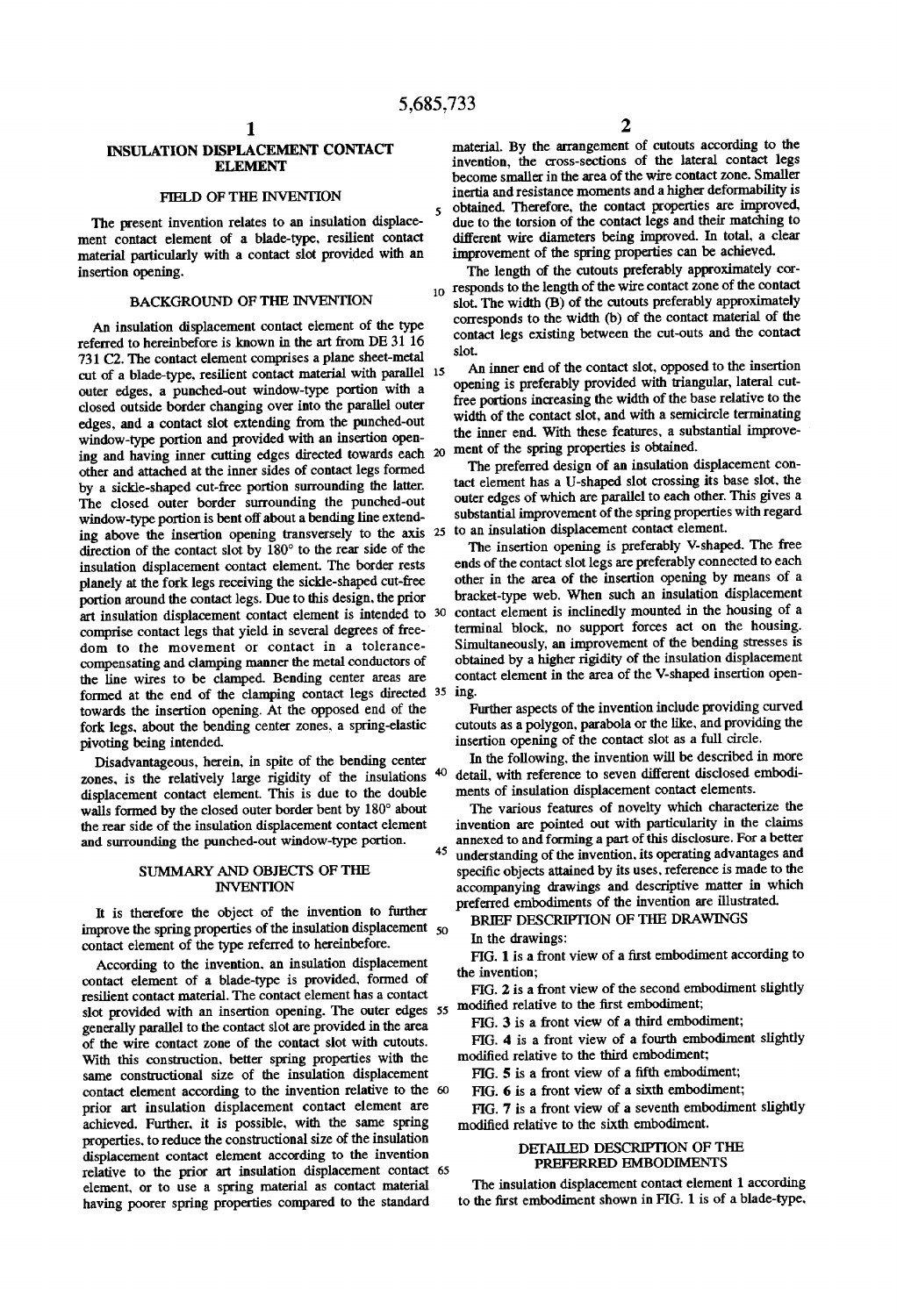resilient contact material and has a contact slot 2 provided with a V-shaped insertion opening 3. The contact slot 2 has two opposed, parallel cutting edges on the inner sides of the contact legs 5 limiting the contact slot 2. A not stripped line wire 6 is inserted into the contact slot 2. The insulation 8 of the wire 6 is cut by the cutting edges 4 and the metal core 7 of which is electrically contacted by the contact legs 5. It is usual that such an insulation displacement contact element 1 is inserted into a housing of a terminal block of plastic not shown in more detail, the insulation displacement contact 10 element 1 being disposed transversely to the longitudinal axis of the line wire 6 or at an angle thereto, preferably 45°, but other angles also being possible.

The outer edges 9 of the insulation displacement contact element 1 preferably arranged parallel. but also inclined to 15 each other are provided with cutouts 10 in the area of the wire contact zone of the contact slot 2, approximately in the longitudinal center area of the contact slot 2. The length L of the cutouts 10 approximately corresponds to the length 1 of the wire contact zone of the contact slot 2. The width B 20 of the cutouts approximately corresponds to the width b of the contact material of the contact legs 5 existing between the cutouts 10 and the contact slot 2. The cutouts 10 are provided with inclined faces 11 at the end sides.

The inner end 12 of the contact slot 2 opposed to the <sup>25</sup> insertion opening 3 is provided with triangular. lateral cut-free portions 13 increasing the width of the inner end 12 relative to the width of the contact slot 2. and go over into a semi-circle 14 terminating the latter.

By the lateral cutouts 10 generally disposed in the lon gitudinal center area of the contact slot 2 and by the triangular. cut-free portions 13 and the semi-circle 14 at the inner end 12 of the contact slot 2. an improved spring behavior in the contact area is achieved. When contacting  $_{35}$ two line wires 8 after each other in a contact slot 2. there are better properties concerning double contacts. The contact properties are in addition improved concerning their spring properties. by that the torsion of the contact legs and their a clear improvement of the spring properties can be achieved.

In the second embodiment shown in FIG. 2. the free upper ends of the contact legs 5 are connected to each other above the V-shaped insertion opening 3 by means of a bracket-type 45 web 15 including a closed V-shaped insertion opening 23. Hereby. the rigidity of the insulation displacement contact element 1 is improved. For an assembly at an angle other than 90° to the longitudinal axis of a line wire 6 in a terminal block, no support forces act on the housing, and a better  $50$ absorption of bending stresses is obtained.

In the third embodiment shown in FIG. 3. the base slot 16 of a U-shaped slot 17 is transversely connected to the end of the contact slot 2 opposed to the V-shaped insertion opening 3. and the side slots 18 of the U-shaped slot 17 show towards 55 the insertion opening 3. In this insulation displacement contact element 1. too. the parallel outer edges 9 are pro vided with cutouts. 10 in the wire contact zone of the contact slot 2. thereby a distinct improvement of the spring properties of the insulation displacement contact element 1 being achieved. A double resilience in the contact area is obtained. the two cutting edges 4 of the contact legs 25 of the contact slot 2 being always parallel. even under load by a line wire 6. Further. better properties concerning double contacts by two line wires 6 inserted one after the other into the contact slot 2 are obtained. Finally. a movement or slipping-out of the line wire 6 from the contact slot 2. e.g. by vibrations. is

not possible anymore. The two cutting edges 4 are always parallel. even under load by a line wire 6. Finally. a movement or slipping-out of the line wire 6 from the free outer end of the contact slot 2. which could occur. e.g. by vibrations, is not possible anymore.

The fourth embodiment shown in FIG. 4 is slightly different from the third embodiment shown in FIG. 3. The V-shaped insertion opening 3 is bridged by bracket-type web 15-similar to the second embodiment shown in FIG. 2. The web connects the free ends of the contact legs 5 in the area of the insertion opening 3 to each other and forms a closed V-shaped insertion opening 23. Hereby, similar properties are obtained as in the subject matter of the second embodiment of FIG. 2.

The fifth embodiment shown in FIG. 5 corresponds in its basic structure to the first embodiment of the insulation displacement contact element shown in FIG. 1. The contact slot 2 is identical with its inner end 12. but the V-shaped insertion opening 3 is rounded-off with radii 19 to the outer. upper end of the contact leg 26. The cutouts 10 on the outer sides of the contact legs 5 are rounded-off with radii 20 instead of the inclined faces 13 of FIG. 1. Further. the corner between the left-hand outer edge 9 and the lower outer edge  $22$  shown on the left-hand side of FIG. 6 is rounded off with a large radius. All these constructional modifications contribute to improvements of the spring properties of the

30 insulation displacement contact element 1. In the sixth and seventh embodiments shown in FIGS. 6 and 7. resp.. the outer cutouts 24 are shaped as a polygon. a parabola or the like, giving the insulation displacement contact element 1. closed at all outer edges. the shape of a sandglass (hourglass). The contact slot 2 extends between two circularly rounded-off insertion opening 28. In the embodiment of FIG. 6. the insertion opening 28 goes over a wedge-shaped cutting portion 29 into the contact slot 2.

matching to different wire diameters are improved. In total,  $\mu_0$  invention may be embodied otherwise without departing While specific embodiments of the invention have been shown and described in detail to illustrate the application of the principles of the invention. it will be understood that the from such principles.

What is claimed:

1. An insulation displacement contact element. compris ing:

a blade-type. resilient contact material formed with a contact slot provided with an insertion opening and an inner end. opposite the insertion opening. said contact slot insertion opening and said contact slot inner end having a greater width than a width of said contact slot between said inner end and said insertion opening. said contact slot defining a wire contact zone with parallel edges above said inner end and below said insertion opening. said blade-type resilient contact material hav ing outer edges generally parallel to each other and parallel to said parallel edges of said contact zone. said outer edges defining a first contact material width corresponding to said inner end and a second contact material width corresponding to said contact zone and a third contact material width corresponding to said insertion opening. said second contact material width being smaller than said first contact material width and smaller than said third contact material width said second contact material width being formed by provid ing resilient material cutouts in said resilient material in an area of said contact zone. wherein a length of said cutouts approximately corresponds to a length of said wire contact zone of said contact slot.